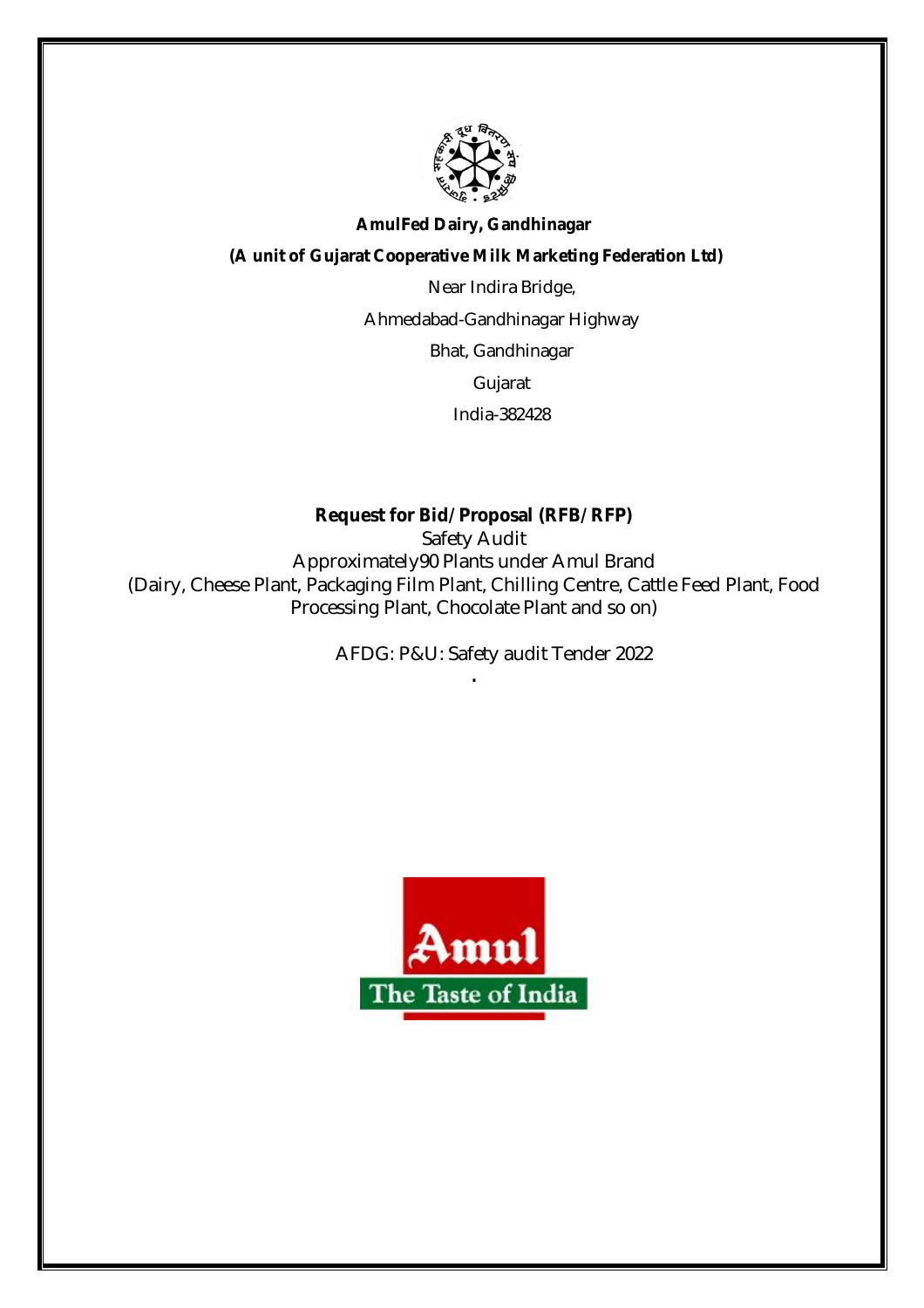Safety Audit (approximately 90 Plants - Dairy, Cheese Plant, Packaging Film Plant, Chilling Centre, Cattle Feed Plant, Food Processing Plant, Chocolate Plant and so on)

This tender document set is issued to:

Name of the Tenderer:

Address of the Tenderer:

The token fee for this set of tender documents is **Rs 10,000/- (non-refundable)**

Date of sale of Tender document vide receipt No…………………………………………………………………………………………

Note: Tender Document is issued to any interested party. Checking and meeting/ qualifying of eligibility criteria are responsibility of tender Purchaser. Mere purchasing the tender does not make a tender purchaser qualified for the eligibility criteria.

For and behalf of Authorized Signatory

(AmulFed Dairy, Gandhinagar)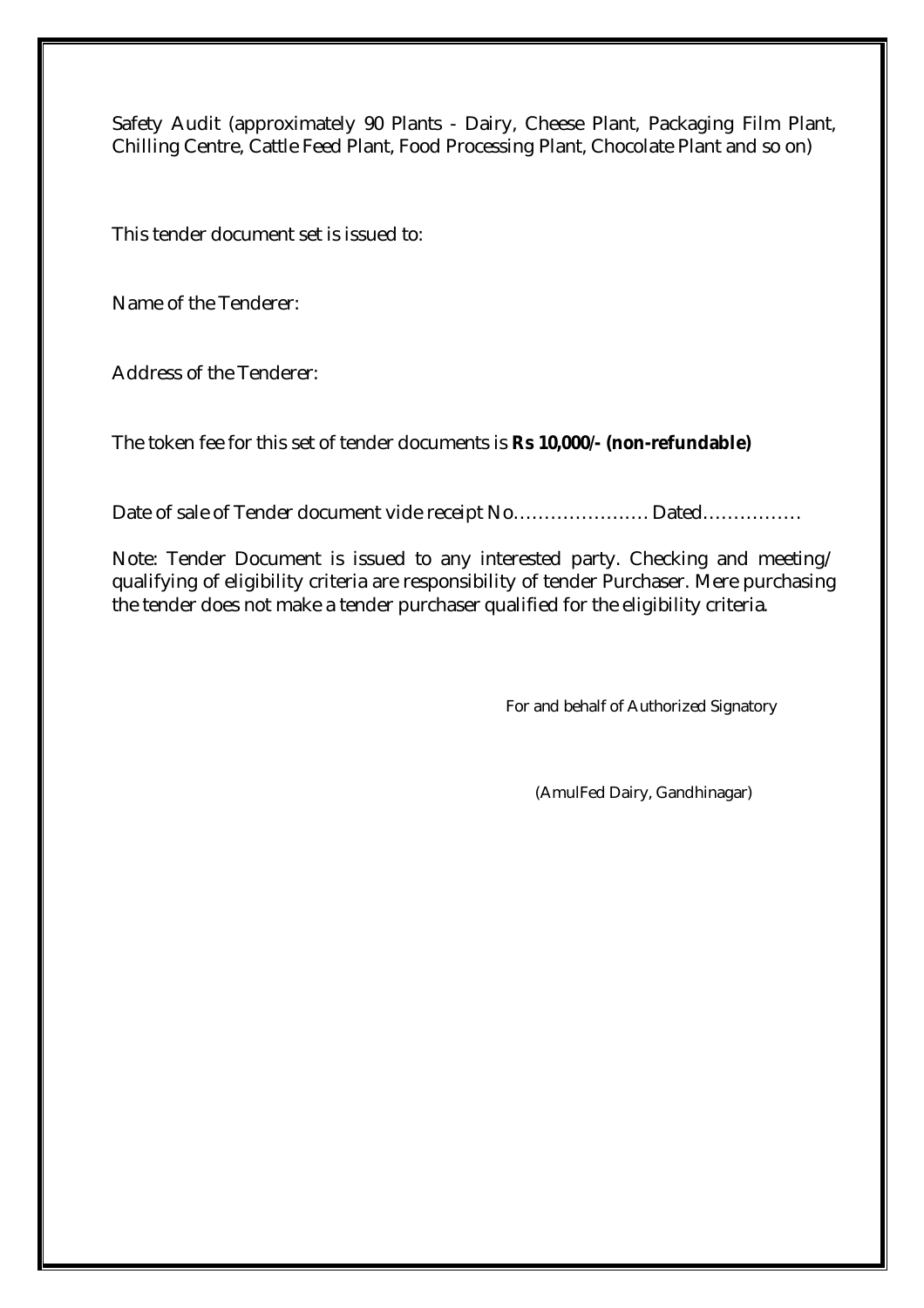# *Section 1.01 AmulFed Dairy Gandhinagar (A Unit of Gujarat Cooperative Milk Marketing Federation Ltd) Near Indira Bridge, Ahmedabad-Gandhinagar Highway, Bhat, Gandhinagar 382428 Phone 23969055-56 Fax 079-23969059*

We invite sealed bids from eligible bidders for the following works:

**Safety Audit (Approximately 90 Plants) (Dairy, Cheese Plant, Packaging Film Plant, Chilling Centre, Cattle Feed Plant, Food Processing Plant, Chocolate Plant and so on)**

| <b>Bid Reference</b>                                                 | AFDG: P&U: Safety audit                                         |  |  |
|----------------------------------------------------------------------|-----------------------------------------------------------------|--|--|
| Starts from 11 am of 20.06.2022 (Monday) and ends at 4 pm of<br>Sale |                                                                 |  |  |
|                                                                      | 16.07.2022 (Saturday)                                           |  |  |
| Pre-bid                                                              | There shall be no physical meeting. All queries must be through |  |  |
| meeting                                                              | emails only. Cut-off date of email is 09.07.2022 (Saturday) at  |  |  |
|                                                                      | 15:00 hours.                                                    |  |  |
| Submission                                                           | Up to 05.00 pm of 18.07.2022 (Monday)                           |  |  |
| EMD (Rs)                                                             | $50,000/-$                                                      |  |  |
|                                                                      | NEFT/RTGS (Documentary Proof is to be submitted)                |  |  |
|                                                                      | <b>Account details: AmulFed Dairy HDFC Bank</b>                 |  |  |
|                                                                      | <b>Current Account Number</b>                                   |  |  |
|                                                                      | <b>IFSC Code</b>                                                |  |  |
|                                                                      | Cheque copy is provided                                         |  |  |
| Completion by                                                        | First Audit by 31 December 2022 (Report submission to DISH)     |  |  |
|                                                                      | Second Audit (Follow-up with new findings) by 31 December       |  |  |
|                                                                      | 2023 (Report submission to DISH)                                |  |  |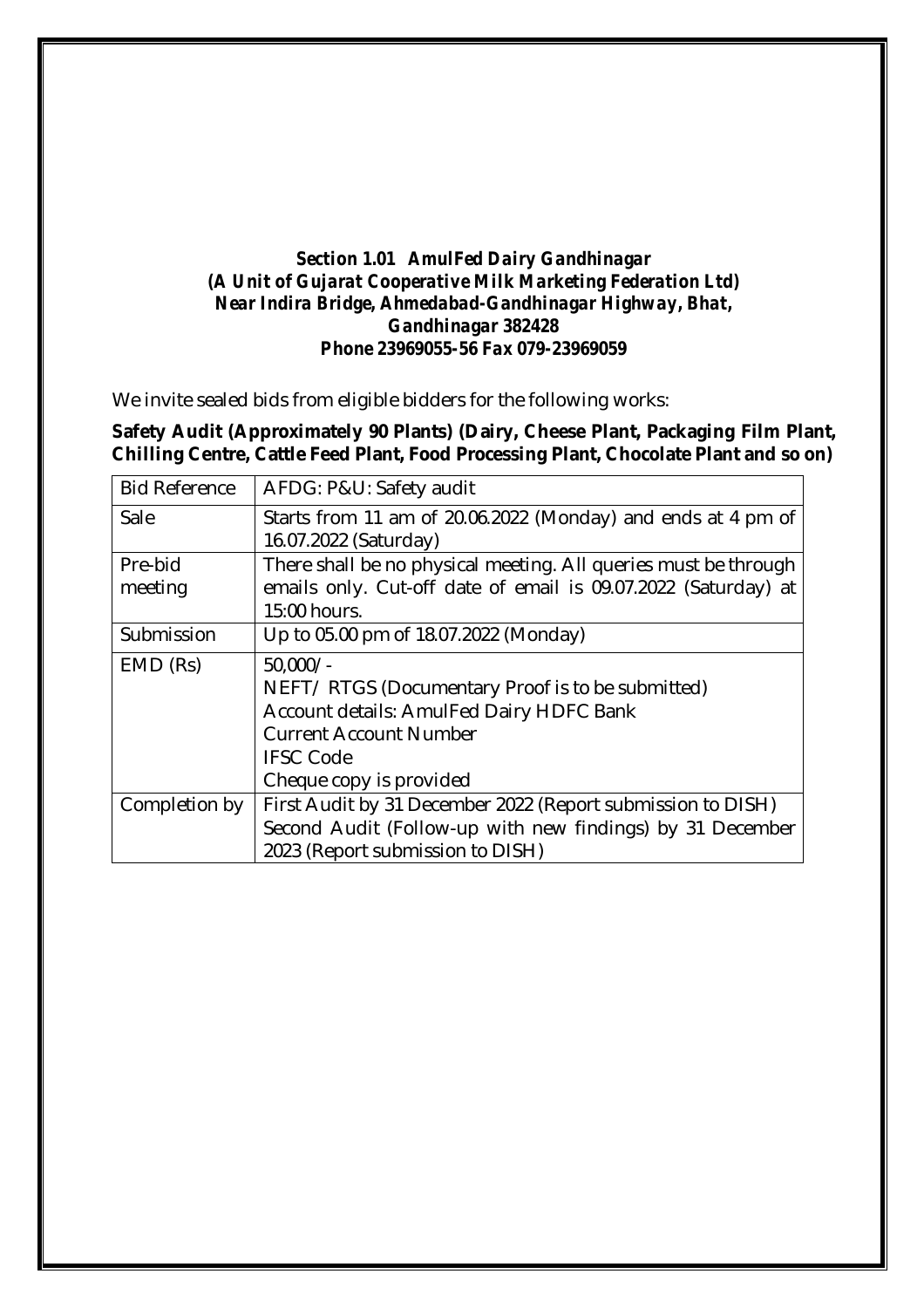# **Eligibility Criteria**

 Proven track record of carrying out Total Safety Audit of several continuous processing plant involving use of steam, hot water, electrical Safety – preferably Dairy plants and having technical and financial capability to successfully carrying out our 90 units Total Safety Audit within the time frame specified – this will be judged by our technical committee based on the documentary evidences provided by the bidders in the submitted bids. No further communication will be made in this respect for obtaining any further document.

Approved by the DISH and concerned State as and if applicable

Experienced and qualified at least 4 persons in the organization payroll/ associates/ partners

All the necessary documents and supporting must be provided to establish the eligibility criteria. All the documents asked in the vendor registration form also must be submitted. Eligibility criteria shall be evaluated based on the supporting documents provided. No opportunity will be given for furnishing any further document. So, bid must be complete in all respect with all information and supporting documents.

Minimum documents to be submitted for evaluation of eligibility are as under:

- a. Details list of Safety audit carried out name and address of plant, contact person (mobile and email), plant type, production capacity, products, electrical Safety and thermal Safety use per annum, year of audit (start date and end date), saving potential suggested
- b. Company profile giving all details type of organization, Article of association, Memorandum of Understanding, Company registration certificate, IT returns, financial statements
- c. You are requested to establish your eligibility furnishing the minimum qualifications required with necessary supporting documents
- d. You must submit this form (*Table 2 and 3*), duly filled in, along with the supporting documents as per following checklist given in *Table 1*.
- 2. Bidders must fill up this form with supporting documents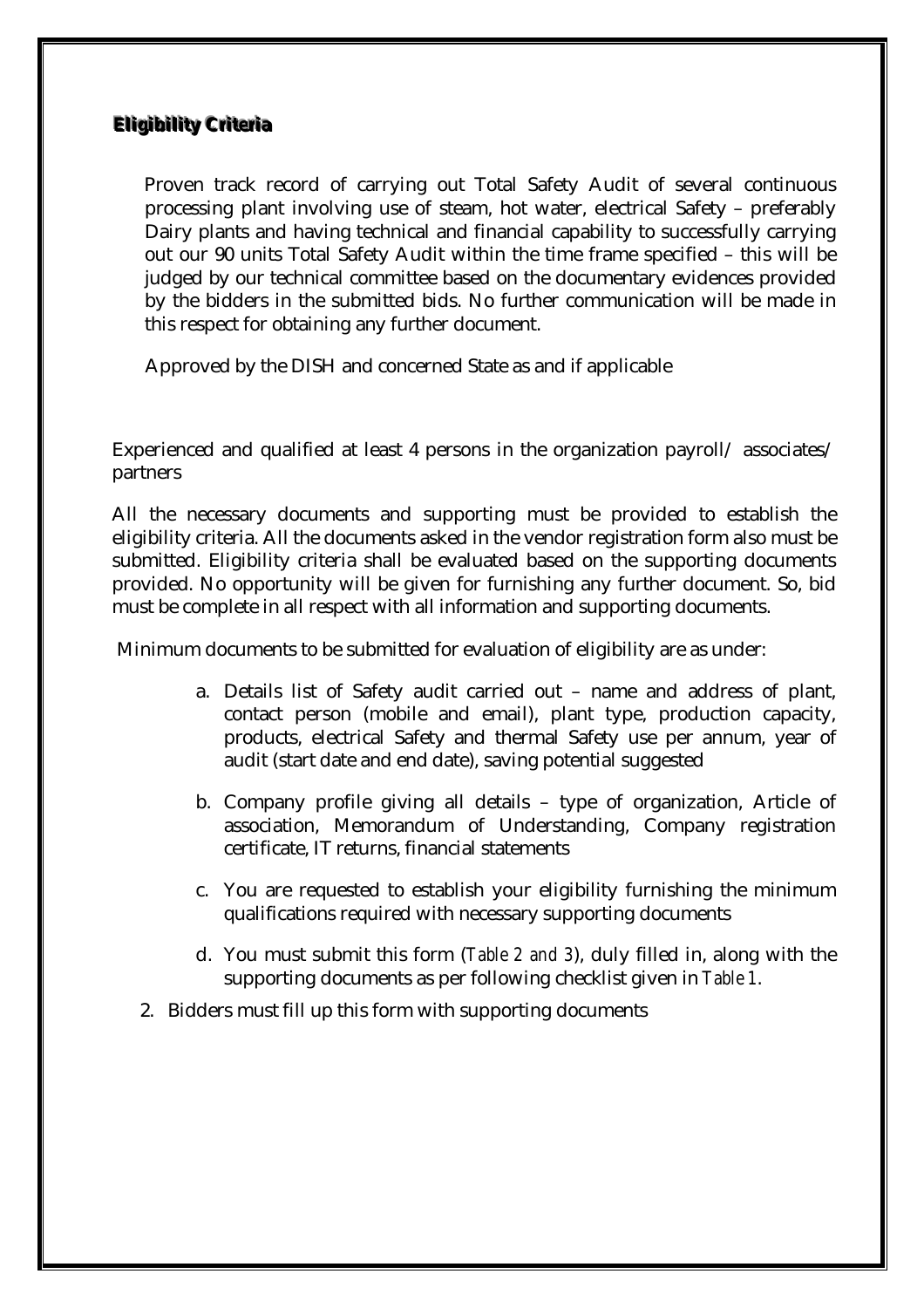# **TECHNICAL - ELLIGIBILITY CRITERIA**

**Name of the Project: Safety Audit of 90 Units approximately. There can be plus or minus Units during audit**

**Name of work : Mandatory Safety Audit 2022 in two years interval with one follow-up in 2021**

| <b>SN</b>      | <b>Eligibility Criteria</b>                                                                                                                                                                                                                                                                        | <b>Minimum Requirements</b>                                                                                          |
|----------------|----------------------------------------------------------------------------------------------------------------------------------------------------------------------------------------------------------------------------------------------------------------------------------------------------|----------------------------------------------------------------------------------------------------------------------|
|                | Name of Key persons / Owner                                                                                                                                                                                                                                                                        |                                                                                                                      |
| $\mathbf{1}$   | EMD of Rs 50,000/-                                                                                                                                                                                                                                                                                 | <b>Must</b>                                                                                                          |
| $\overline{2}$ | <b>Eligibility criteria</b>                                                                                                                                                                                                                                                                        |                                                                                                                      |
| a              | Approved or Recommended By the<br>DISH (Director of Industrial Safety &<br>Health) Concerned State as and if<br>applicable                                                                                                                                                                         |                                                                                                                      |
| b              | Proven track record of carrying out<br>safety audit of several<br>continuous<br>processing plant involving use of steam,<br>hot water, electrical safety-preferably<br>dairy plants and having technical and<br>financial<br>capability to successfully<br>carrying out our 90 units safety Audit. | One automated continuous processing<br>plant having CD of 1 MVA in each last<br>four years, - 2018, 2019, 2020, 2021 |
| $\mathsf C$    | 2 recommending reference letters as<br>proof of track record of carrying out<br>safety audit in reputed industrial plant                                                                                                                                                                           | Two reference letters dated NOT before<br>years on<br>two<br>the date<br>of tender<br>submission date                |
| $\mathbf{3}$   | Eligibility<br>Qualification<br>&                                                                                                                                                                                                                                                                  |                                                                                                                      |
| a              | requirements as per tender<br>Experienced and qualified at least 2<br>in<br>the<br>persons<br>organization<br>payroll/associates/partners                                                                                                                                                          |                                                                                                                      |
| b              | Academic Data of the auditor (BE/ B<br>Tech in any discipline /DT or MSc, or<br>Diploma Engineer with PDIS or Retired<br>Director of Industrial Safety and Health<br>(DISH), Industrial Experience in Safety<br>for minimum 10 years is must in all<br>cases) as Audit Team Leader                 | $\overline{2}$                                                                                                       |
| $\mathsf C$    | Audit Team (One Audit Team Leader<br>BE/BTech<br>with<br>two<br>10<br>and<br>years<br>industrial experience)                                                                                                                                                                                       | 2                                                                                                                    |
|                | <b>Technical Capabilities</b>                                                                                                                                                                                                                                                                      | Submit one multi-plant consolidated<br>report identifying major OHSMS Risks<br>ant mitigation recommendations        |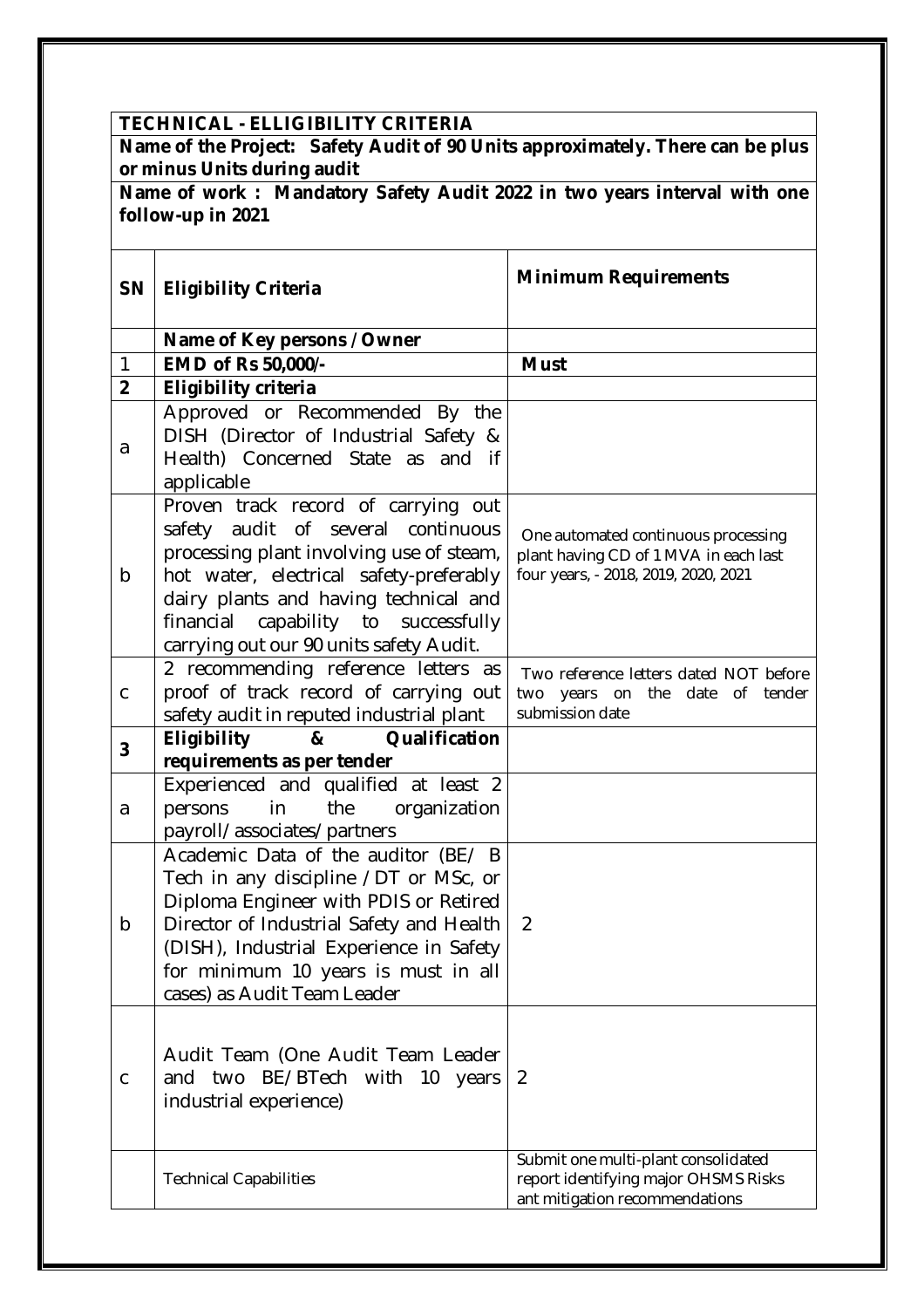| GST return of Rs 25 Lakh in each last<br>Single Safety audit contract of Rs 10 Lakh<br>Two dated not before 2018 |
|------------------------------------------------------------------------------------------------------------------|
|                                                                                                                  |
|                                                                                                                  |
|                                                                                                                  |
|                                                                                                                  |
|                                                                                                                  |
|                                                                                                                  |
| <b>Not acceptable - to be got clarified in</b>                                                                   |
| Deviations are Not acceptable - to                                                                               |
|                                                                                                                  |
| be got clarified in pre-bid meeting                                                                              |
| <b>Not acceptable - to be got clarified in</b>                                                                   |
|                                                                                                                  |
| Please state clearly if any                                                                                      |
|                                                                                                                  |
|                                                                                                                  |
|                                                                                                                  |
|                                                                                                                  |



## **1. Purchase of Bidding Document**

- 2.1 The bid document may be purchased on submission of a written application (through e mail) and payment of non-refundable price of the bid document (Rs. 10,000/- (Including GST)) through RTGS/Fund Transfer (detail for the same is given below), during office hours (10:00 to 16:00) on all working days (Monday to Saturday, except public holiday).
- 2.2 Tender Document will be issued in soft copy through E-mail only after receipt of tender fees through NEFT/ RTGS/ Online system.

#### **2. Submission of Bid**

3.1 The bidders, who purchase the bidding document, are eligible for submission of bids in their name only.

# **3. Bid Security**

4.1 All bids must be accompanied by bid security (Earnest Money Deposit – EMD) in the form specified in the bidding document. The bids not accompanied with EMD shall be summarily rejected. The bid security shall be denominated in Indian Rupees of value as specified and shall be in the form of Bank Guarantee from Nationalized or Scheduled Banks or Through RTGS/Fund Transfer (Bank detail is as below for your reference).

The Bid security may be forfeited if

- $\triangle$  A bidder or supplier withdraw its bid during the period of bid validity specified by the bidder/ supplier on the bid form or
- In case of successful bidder/ supplier, if the bidder/ supplier fails to sign the contract.